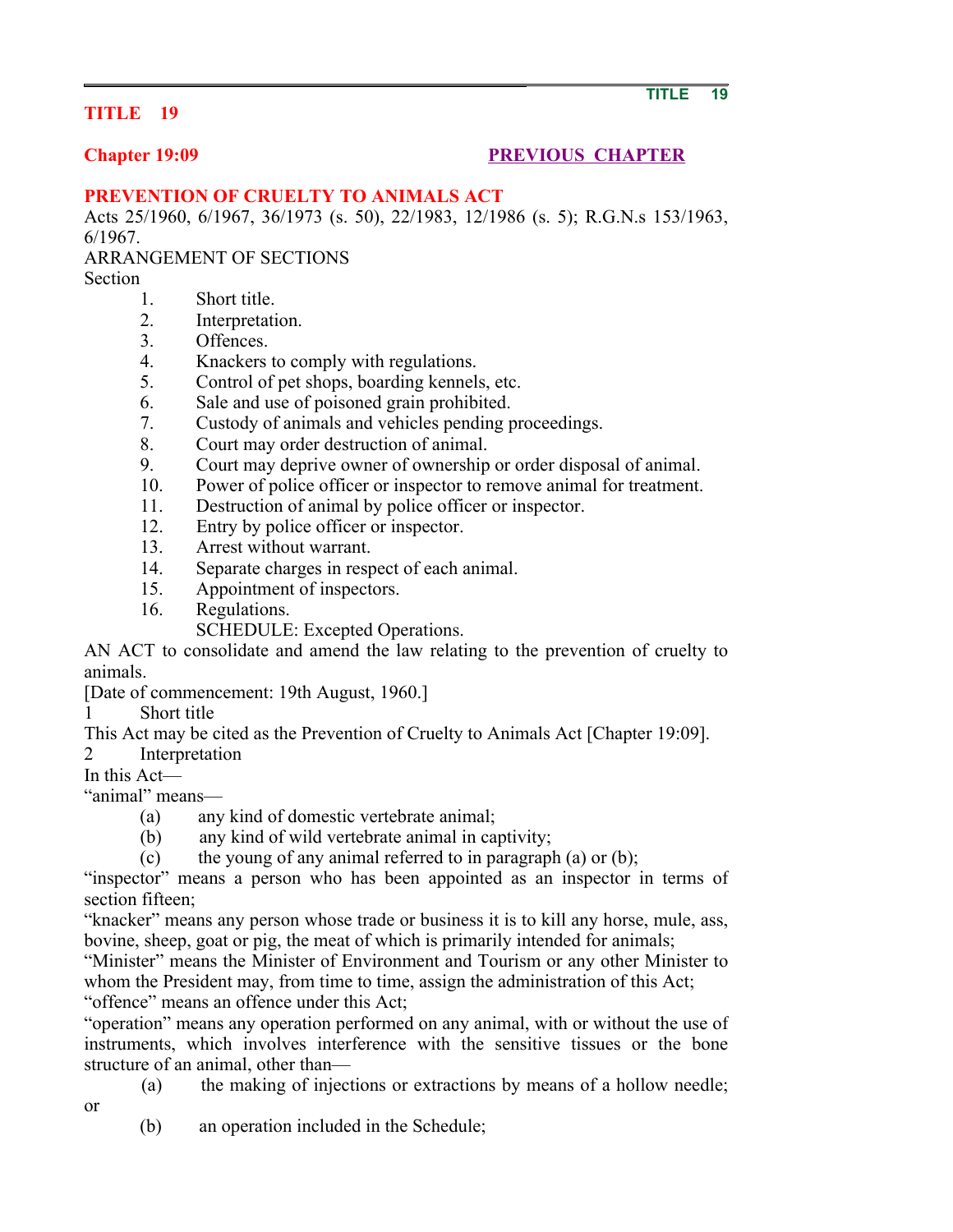"owner", in addition to its ordinary meaning, includes any person having the charge, custody or control of any animal;

"wild animal" includes wild bird and reptile.

3 Offences

(1) Any person who—

 (a) cruelly beats, kicks, ill-treats, overrides, overdrives, overloads or tortures any animal or causes any animal so to be used; or

 (b) drives or uses any animal which is so diseased or so injured or in such a physical condition that it is unfit to do any work; or

 (c) being the owner, abandons any animal or causes or permits any animal to be abandoned; or

 (d) by wantonly or unreasonably doing or omitting to do any act or by causing or procuring the commission or omission of any act, causes any unnecessary suffering to any animal; or

 (e) wantonly or unreasonably does or causes or procures the commission of any act likely to infuriate or terrify any animal; or

 ( f ) being the owner, permits in any manner aforesaid any unnecessary suffering to be caused to any animal or permits such animal to be infuriated or terrified as aforesaid; or

 (g) cruelly or unnecessarily ties up or confines any animal or causes or permits any animal so to be tied up or confined; or

 (h) conveys or carries or causes or procures or, being the owner, permits to be conveyed or carried, any animal in such a manner or position as to cause that animal any unnecessary suffering; or

 (i) causes, procures or assists at the fighting of any animal, or keeps, uses, manages or acts or assists in the management of any premises or place used for the purpose or partly for the purpose of fighting any animal, or permits any premises or place so to be kept, managed or used, or receives or causes or procures any person to receive any money for the admission of any person to such premises or place; or

 ( j) without any reasonable cause or excuse, administers or causes or procures, or, being the owner, permits the administration of, any poisonous or injurious drug or substance to any animal or, without any reasonable cause or excuse, causes any such poison or substance to be taken by any animal; or

 (k) subjects or causes or procures, or, being the owner, permits to be subjected, any animal to any operation which is performed without due care and humanity;

shall be guilty of an offence and liable—

 (i) on a first conviction to a fine not exceeding two hundred dollars or to imprisonment for a period not exceeding six months or to both such fine and such imprisonment;

 (ii) on a second or subsequent conviction to a fine not exceeding four hundred dollars or to imprisonment for a period not exceeding one year or to both such fine and such imprisonment.

(2) For the purposes of this section, an owner shall be deemed to have permitted cruelty if he has failed to exercise reasonable care and supervision in respect of the protection from such cruelty of any animal which is his property or in his charge.

4 Knackers to comply with regulations

(1) Every person who carries on or assists in carrying on the trade or business of a knacker shall observe and conform to any regulations which are applicable to him and, if any such person contravenes or causes or procures or permits any contravention of any such regulation, he shall be guilty of an offence and liable to a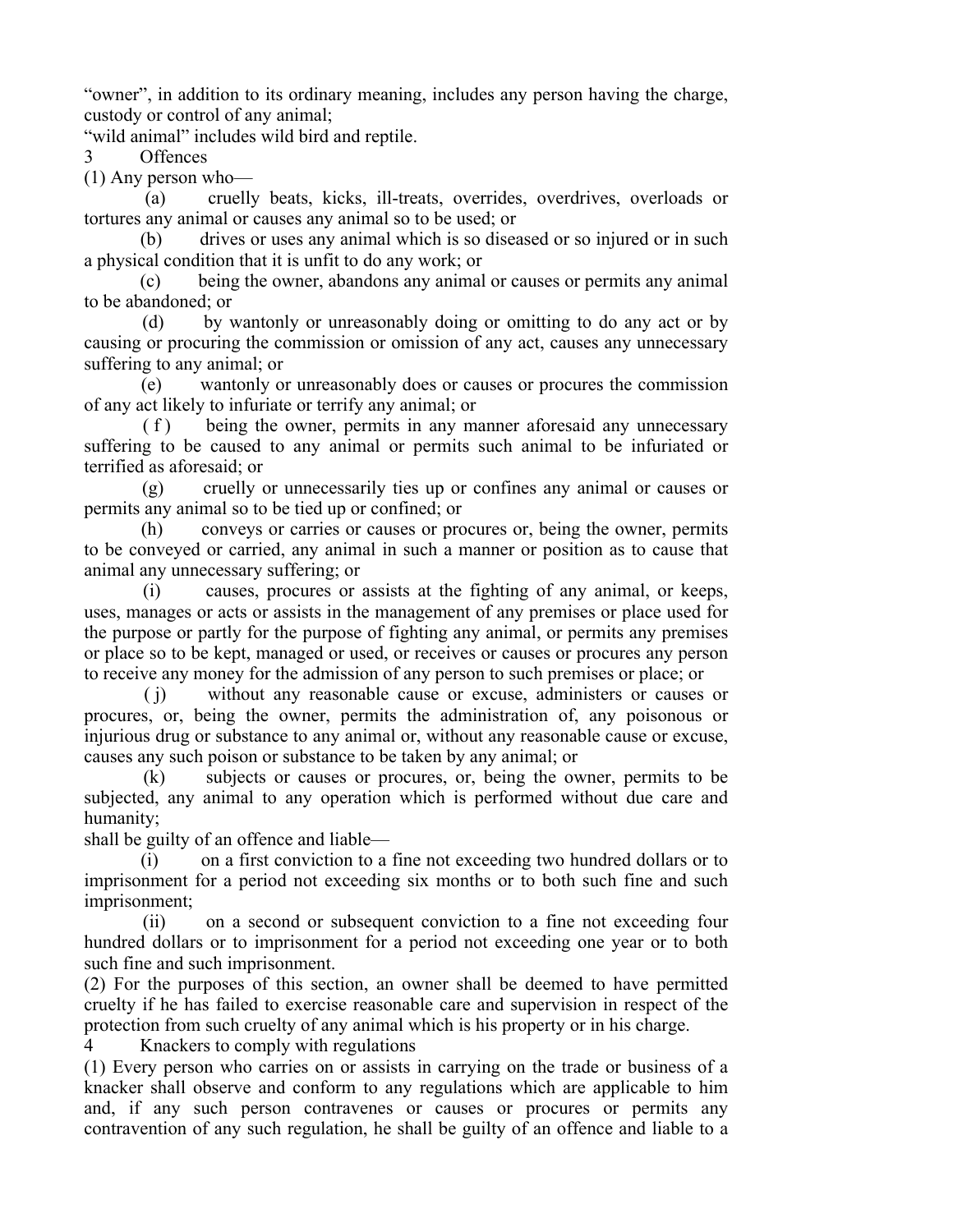fine not exceeding two hundred dollars or to imprisonment for a period not exceeding six months.

(2) For the purposes of section three, a knacker shall be deemed to be the owner of any animal delivered to him.

(3) For the purposes of this Act an animal shall be deemed to have been delivered to a knacker if it has been delivered either to the knacker himself or to any person on his behalf or at a knacker's yard.

5 Control of pet shops, boarding kennels, etc.

(1) Every person who—

 (a) carries on or assists in carrying on in a shop, store or other fixed place of business, the trade or business of selling pets; or

 (b) carries on the business of caring for animals belonging to other persons; or

(c) keeps wild animals in captivity;

shall observe and conform to any regulations which are applicable to him, and if any such person contravenes or causes or procures or permits any contravention of any such regulations, he shall be guilty of an offence and liable to a fine not exceeding two hundred dollars or to imprisonment for a period not exceeding six months.

(2) For the purposes of section three, a person carrying on a trade or business mentioned in paragraph (a) or (b) of subsection (1) shall be deemed to be the owner of any animal accommodated on such premises.

6 Sale and use of poisoned grain prohibited

Any person who—

 (a) sells, barters or offers or exposes for sale or barter, gives away or causes or procures any person to sell, barter or offer or expose for sale or give away, or knowingly is a party to the sale, barter or offering or exposing for sale or barter or giving away of any grain or seed which he knows has been rendered poisonous except for bona fide use in agriculture or the interests of science; or

 (b) knowingly puts or places, or causes or procures any person to put or place or knowingly is a party to the putting or placing, in or upon any land or building, of any poison or any fluid or edible matter, not being sown seed or grain, which he knows has been rendered poisonous;

shall be guilty of an offence and liable to a fine not exceeding two hundred dollars or to imprisonment for a period not exceeding six months:

Provided that it shall be a sufficient defence to a charge of contravening paragraph (b) for the person charged to prove that the poison, fluid or edible matter was put or placed for the purpose of destroying insects, pests or vermin where it was necessary to do so for the preservation of buildings or ensuring the comfort of persons there residing or in the interests of public health, agriculture, science or the preservation of other animals or for the purpose of treating or preserving the land, and that all reasonable precautions were taken to prevent injury thereby to any other animal.

7 Custody of animals and vehicles pending proceedings

(1) Where a person having charge of a vehicle or animal is apprehended by a police officer for any offence, or where any animal is found by a police officer being treated with cruelty, it shall be lawful for that or any other police officer to take charge of such vehicle or animal, and to remove it or cause it to be removed to and to keep it or cause it to be kept in some place of safe custody until the termination of the proceedings.

(2) Whenever there is reason to believe on reasonable grounds that an offence has been committed in relation to any animal, a magistrate having jurisdiction in the area in which the offence is alleged to have been committed may, by order in writing,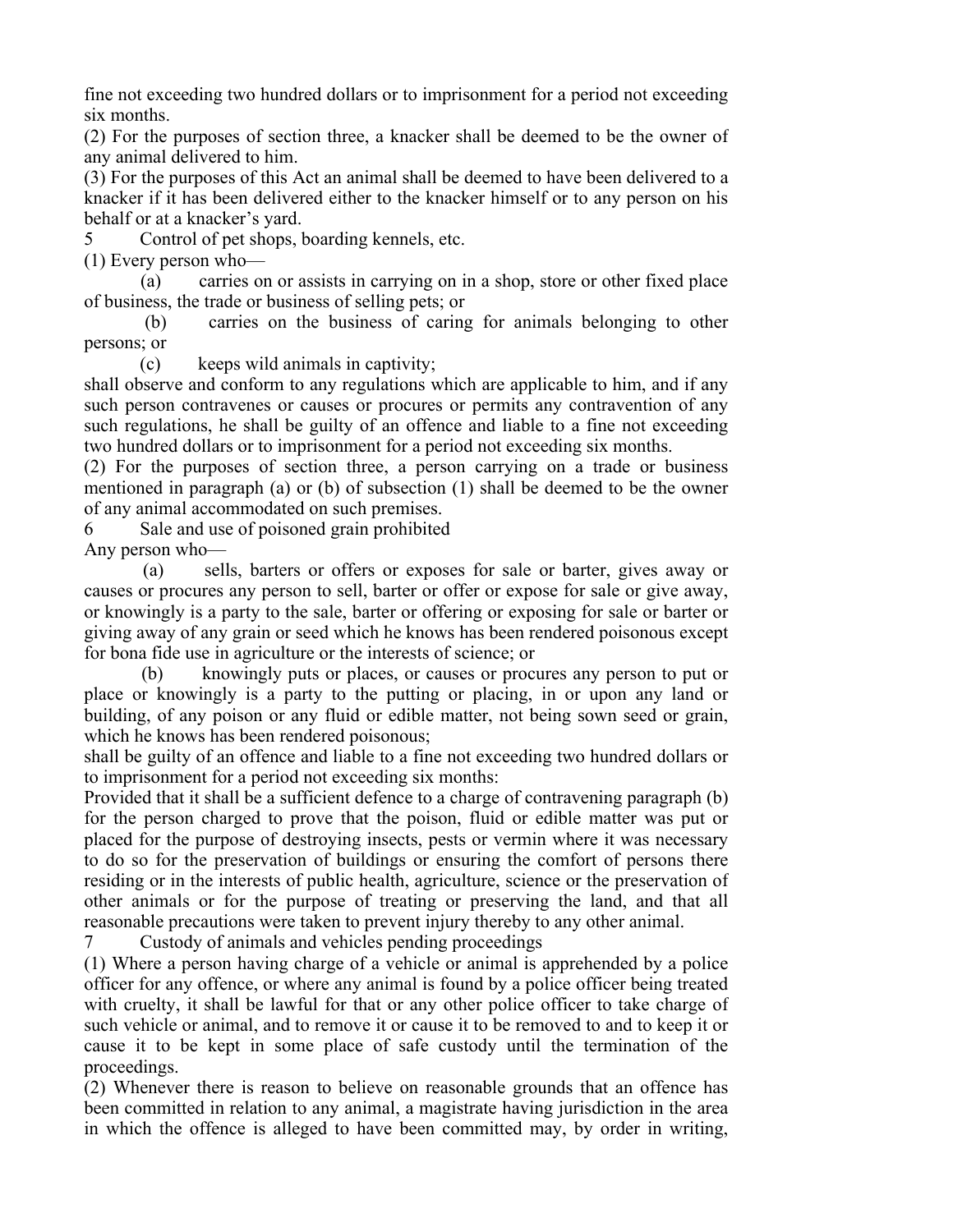authorize any police officer or inspector to seize such animal and to remove it or cause it to be removed to some place of safe custody and there to keep it or cause it to be kept pending the institution of proceedings and the hearing of the charge, if such magistrate is satisfied that such seizure and removal are necessary in order to prevent the animal from being exposed to further cruelty.

(3) The court convicting any person of an offence committed in relation to an animal which has been kept in custody under this section shall, in addition to any penalty it may impose in respect of such offence, forthwith give judgment against the person convicted or, if there are two or more such persons, against any one of them or against two or more of them jointly or severally and in favour of the State or any person under whose custody an animal has been placed for an amount equal to the expenses which the court finds to have been incurred in connection with the seizure and custody of the animal or the vehicle mentioned in subsection (1) or the animal and such vehicle, as the case may be, and any such judgment may be executed in the same manner as if it had been pronounced in the course of civil proceedings.

(4) At the conclusion of any proceedings in respect of an offence committed in relation to an animal which has been kept in custody under this section, such animal may be delivered to the owner thereof or dealt with in such other manner as the court may direct, and any vehicle mentioned in subsection (1) shall be delivered to the owner thereof or to such other person as such owner may nominate.

8 Court may order destruction of animal

(1) Where the owner of an animal is convicted of an offence in respect of such animal, the court may, if satisfied that it would be cruel to keep it alive—

 (a) direct that the animal be destroyed and assign it to a suitable person for that purpose; and

 (b) order that any reasonable expenses incurred in destroying the animal and removing and burying the carcass shall be paid by the owner.

(2) The person to whom an animal has been assigned under subsection (1) shall, as soon as possible, destroy the animal or cause or procure it to be destroyed in his presence without unnecessary suffering.

(3) Any order for the payment of expenses by the owner of an animal under paragraph (b) of subsection (1) may, at the instance of any interested party, be made a civil judgment of the court making the order by lodging a copy of the order certified by the proper officer in such court, and thereupon the order shall be recorded and have the same effect as any civil judgment of such court.

9 Court may deprive owner of ownership or order disposal of animal (1) Where the owner of an animal is convicted of an offence in respect of such

animal, the court may, in addition to any other punishment— (a) deprive such owner of the ownership of the animal and make such

order as to the disposal of the animal as it thinks fit; and additionally, or alternatively

 (b) order such person to be disqualified, for such period as it thinks fit, from having custody of any animal or of any animal of a kind specified in the order. (2) A court which has ordered the disqualification of an owner in pursuance of this

section may, if it thinks fit, suspend the operation of the order—

 (a) for such period as the court thinks necessary for enabling arrangements to be made for the custody of any animal to which the disqualification relates; or

(b) pending an appeal.

(3) If a person has custody of any animal in contravention of an order made in terms of this section he shall be guilty of an offence and liable to a fine not exceeding two hundred dollars or to imprisonment for a period not exceeding six months or to both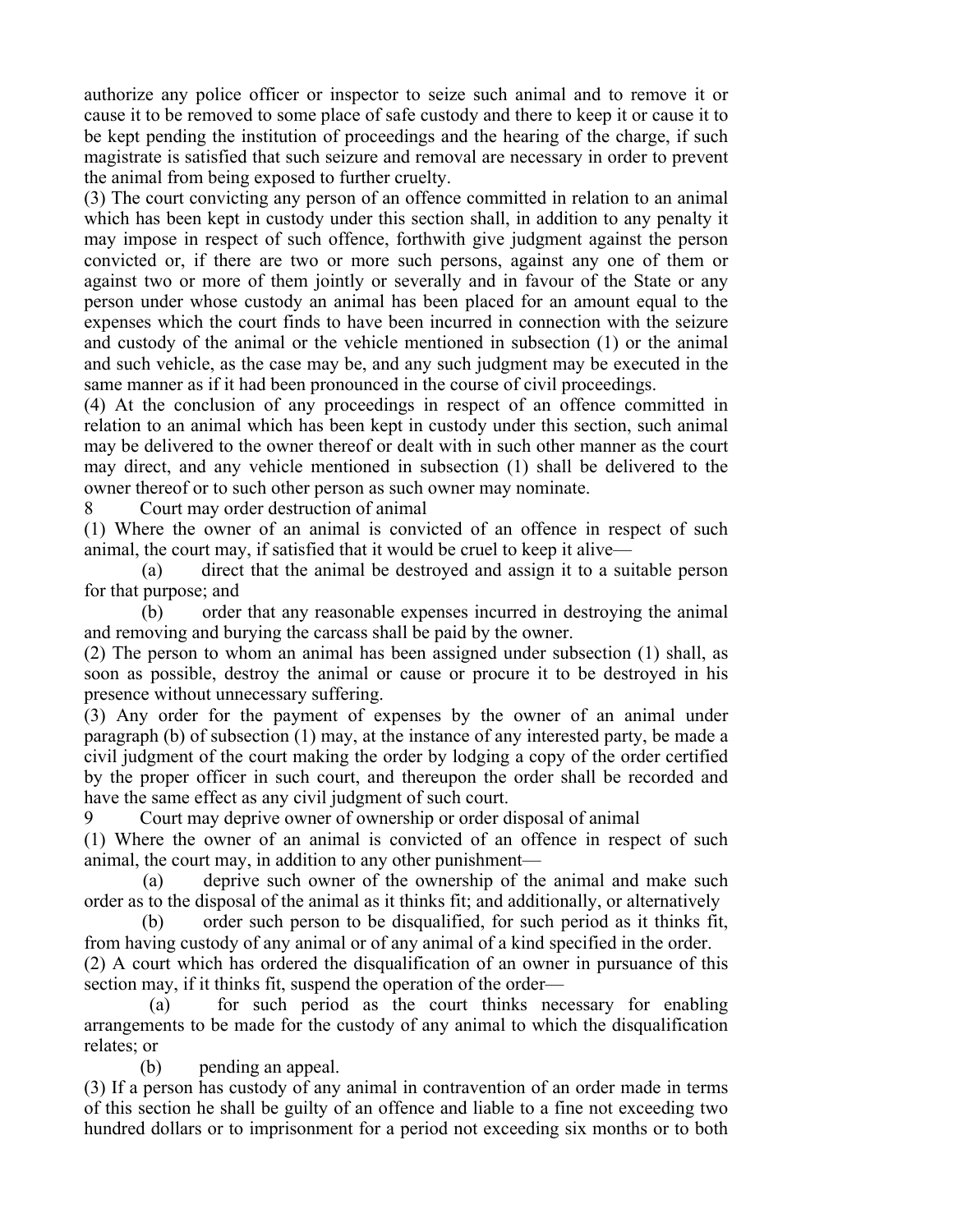such fine and such imprisonment.

10 Power of police officer or inspector to remove animal for treatment

(1) If a police officer or inspector finds any animal which is so diseased or injured or is suffering in such other way that in his opinion it is desirable that it should receive treatment in order to relieve its suffering, he may, if the owner is absent or refuses to consent to the treatment of the animal, at once summon a veterinary surgeon or, if any veterinary surgeon is within reasonable distance and if the animal can without causing it unnecessary suffering be moved, take it or cause it to be taken to the veterinary surgeon for such treatment.

(2) Any expenses which may reasonably be incurred by reason of any action taken by a police officer or inspector under subsection (1), including the expenses and fees of any veterinary surgeon, may be recovered from the owner as a civil debt.

11 Destruction of animal by police officer or inspector

(1) If a police officer or inspector finds any animal so diseased or so severely injured or in such a physical condition that in his opinion it ought to be destroyed, he shall, if the owner is absent or refuses to consent to the destruction of the animal, at once summon a veterinary surgeon, if any veterinary surgeon is within reasonable distance, or two responsible persons, and if such veterinary surgeon or such responsible persons, after having duly examined such animal, give a certificate that the animal is mortally injured, or so severely injured or so diseased or in such physical condition that it is cruel to keep it alive, it shall be lawful for the police officer or inspector, without the consent of the owner, to slaughter the animal, or cause or procure it to be slaughtered, with such instruments or appliances and with such precautions and in such manner as to inflict as little suffering as practicable, and if the slaughter takes place on any public road, to remove the carcass or cause it to be removed therefrom:

Provided that if such police officer or inspector has reason to believe on reasonable grounds that the condition of the animal is such that it ought to be destroyed without delay, it shall be lawful for him to slaughter it or to cause or procure it to be slaughtered without obtaining such certificate.

(2) Any expenses which may reasonably be incurred by any police officer or inspector in carrying out the provisions of this section, including the expenses and fees of any veterinary surgeon or the said responsible persons, and whether the animal is slaughtered under this section or not, may be recovered from the owner as a civil debt.

12 Entry by police officer or inspector

(1) Any police officer or inspector may enter upon any premises where he has reasonable grounds for believing that such entry is necessary for the prevention, investigation or detection of an offence in terms of this Act.

(2) Any person who hinders or obstructs a police officer or an inspector in the exercise of his functions in terms of subsection (1) shall be guilty of an offence and liable to a fine not exceeding two hundred dollars or to imprisonment for a period not exceeding six months or to both such fine and such imprisonment.

13 Arrest without warrant

Every person who is suspected on reasonable grounds of having committed an offence may, if there is reason to believe that the ends of justice would be defeated by the delay in obtaining a warrant, be arrested without warrant by a police officer, and shall be brought before a magistrates court and dealt with in accordance with this Act. 14 Separate charges in respect of each animal

Separate charges may be brought against any person or persons in respect of each animal if more than one are concerned.

15 Appointment of inspectors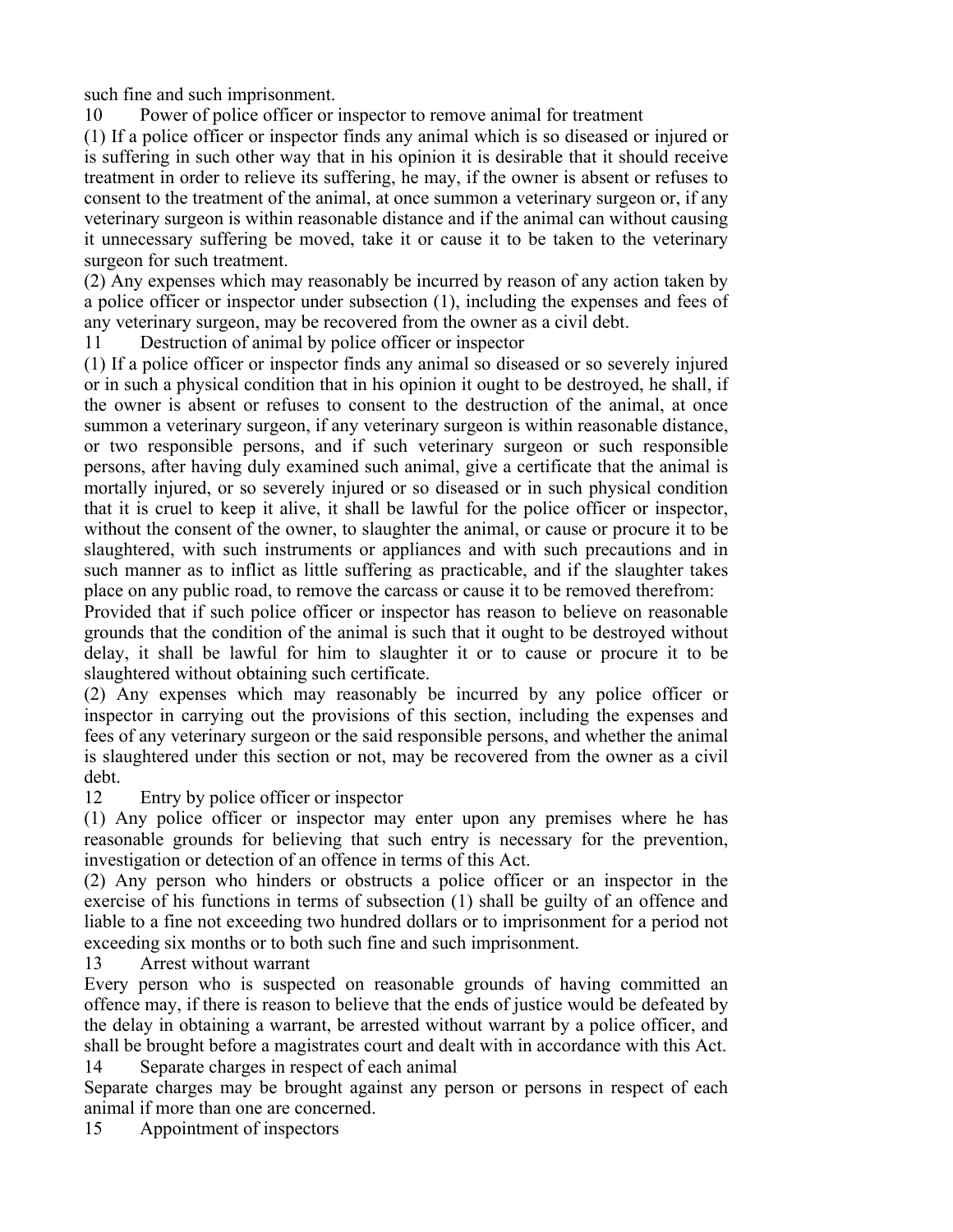(1) The Minister may appoint persons to be inspectors for the purposes of this Act: Provided that the Minister shall not—

 (a) appoint any person who is not an officer or employee in the Public Service without his consent;

 (b) appoint any person who is an officer or employee of a Ministry for which the Minister is not responsible, without the consent of the Minister responsible for the Ministry concerned.

(2) An inspector shall be furnished with a certificate signed by or on behalf of the Minister which shall state that the holder has been appointed as an inspector for the purpose of this Act.

(3) An inspector exercising any function in terms of this Act shall on demand by any person concerned produce for inspection the certificate furnished to him in terms of subsection  $(2)$ .

16 Regulations

(1) The Minister may make regulations providing for all matters which, by this Act, are required or permitted to be prescribed or which, in his opinion, are necessary or convenient to be prescribed for carrying out or giving effect to this Act.

(2) Regulations made in terms of subsection (1) may provide for—

 (a) regulating and controlling the manner in which the trade or business of slaughtering animals shall be carried on;

 (b) regulating and controlling the manner in which animals may be exhibited and the manner in which the business of selling animals or caring for animals belonging to other persons shall be carried on;

 (c) regulating and controlling the manner in, and conditions under which, wild animals shall be kept in captivity;

 (d) regulating and controlling the manner in which the business of a horse-riding establishment shall be carried on;

- (e) regulating and controlling—
- (i) the transportation or movement of animals; and
- (ii) the hawking of animals; and
- (iii) the keeping of domestic animals;
- and

 ( f ) the registration or licensing of any trade, business or premises referred to in paragraphs (a) and (b) and the payment of fees for such registration or such licensing.

(3) Regulations made in terms of subsection (1) may provide penalties for any breach thereof and may also provide different penalties in cases of successive or continued breaches:

Provided that no such penalty shall exceed—

 (i) a fine of two hundred dollars or imprisonment for a period of six months or both such fine and such imprisonment; or

 (ii) in the case of a continuing offence, a fine of two hundred dollars or imprisonment for a period of six months or both such fine and such imprisonment or, if the offence has continued for more than thirty days, a fine of two dollars or imprisonment for a period of two days or both such fine and such imprisonment for each day the offence has continued.

SCHEDULE (Section 2)

EXCEPTED OPERATIONS

- 1. The destruction of any animal by painless methods.
- 2. Any non-surgical treatment given to an animal by—
- (a) its owner; or